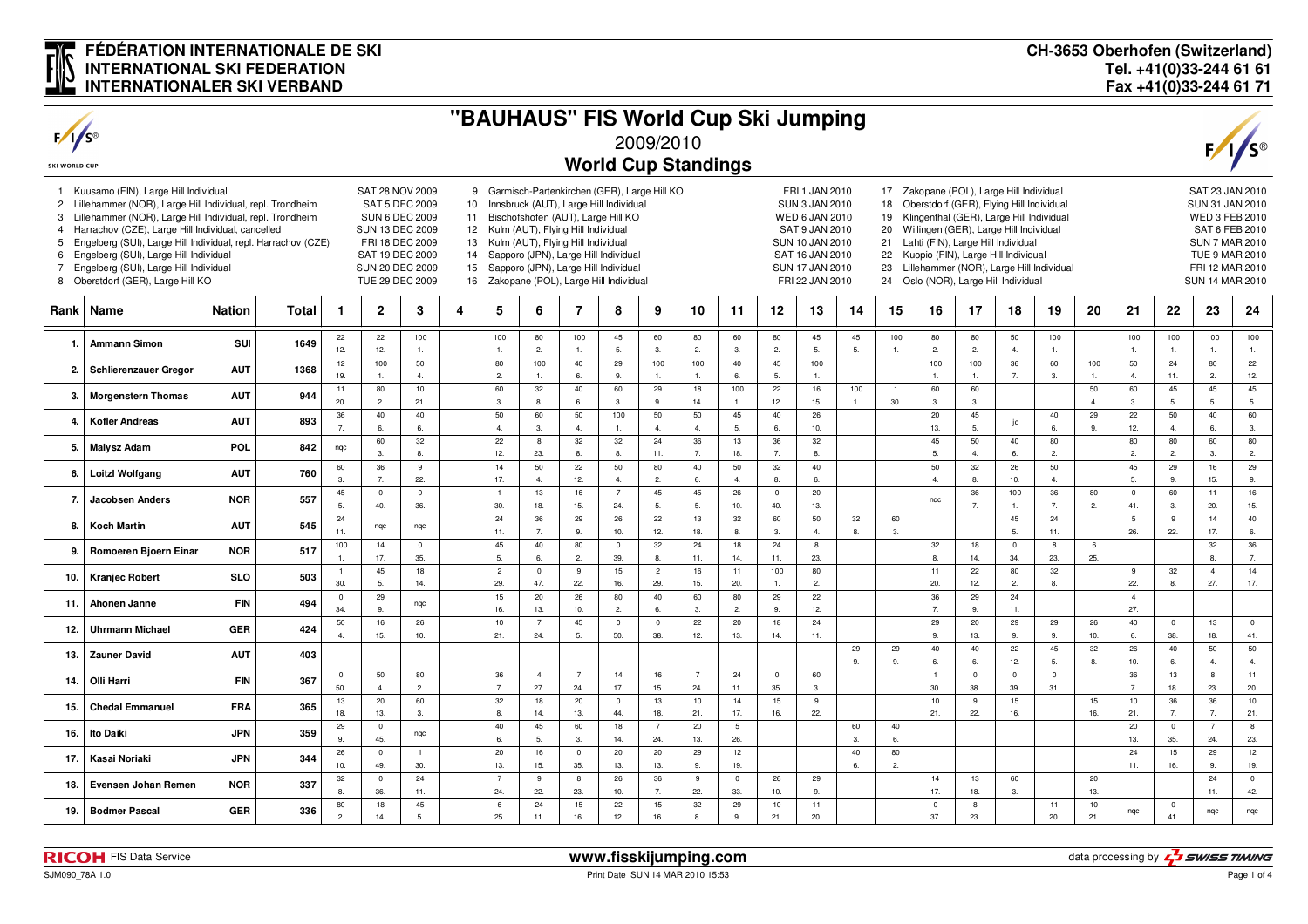SKI WORLD CUP

### **"BAUHAUS" FIS World Cup Ski Jumping**



2009/2010**World Cup Standings**

| Rank | Name                       | <b>Nation</b> | Total | $\mathbf{1}$                   | $\mathbf{2}$           | 3                      | 4 | 5                      | 6                      | $\overline{7}$        | 8                              | 9                      | 10                    | 11                             | 12                             | 13                    | 14                 | 15        | 16                    | 17                     | 18                    | 19                    | 20                    | 21                    | 22                    | 23                     | 24                      |
|------|----------------------------|---------------|-------|--------------------------------|------------------------|------------------------|---|------------------------|------------------------|-----------------------|--------------------------------|------------------------|-----------------------|--------------------------------|--------------------------------|-----------------------|--------------------|-----------|-----------------------|------------------------|-----------------------|-----------------------|-----------------------|-----------------------|-----------------------|------------------------|-------------------------|
| 20.  | <b>Neumayer Michael</b>    | <b>GER</b>    | 285   | 16<br>15.                      | $\overline{0}$<br>38.  | $\overline{0}$<br>49.  |   | 11<br>20.              | $\overline{0}$<br>36.  | 6<br>25.              | $\overline{0}$<br>31.          | 14<br>17.              | $\overline{0}$<br>32. | 22<br>12.                      | 13<br>18.                      | 10<br>21.             | 13<br>18.          | 36<br>7.  |                       |                        | 20<br>13.             | 26<br>10.             | 60<br>3.              | 32<br>8.              | 6<br>25.              | $\overline{0}$<br>31.  | $\mathbf 0$<br>47.      |
| 21.  | <b>Wank Andreas</b>        | <b>GER</b>    | 259   | $\overline{0}$<br>42.          | 15<br>16.              | 29<br>9.               |   | $5\phantom{.0}$<br>26. | 11<br>20.              | $\mathbf 0$<br>34.    | $\mathbf{0}$<br>40.            | 11<br>20.              | $\overline{0}$<br>50. | $\overline{0}$<br>34.          | $\overline{1}$<br>30.          | $\mathbf{3}$<br>28.   | 80<br>2.           | 45<br>5.  | 26<br>10.             | 16<br>15.              |                       | 10<br>21.             | $\overline{7}$<br>24. | $\overline{0}$<br>37. | $\overline{0}$<br>55. | $\mathbf 0$<br>43.     | $\mathbb O$<br>50.      |
| 22.  | Janda Jakub                | <b>CZE</b>    | 256   | 6<br>25.                       | $5\phantom{.0}$<br>26. | 20<br>13.              |   | 13<br>18.              | $\mathbf 0$<br>32.     | 11<br>20.             | $5\phantom{.0}$<br>26.         | 18<br>14.              | $\mathbb O$<br>37.    | $\overline{0}$<br>31.          |                                |                       | $\mathbf 0$<br>34. | 24<br>11. | 24<br>11.             | 26<br>10.              |                       | 16<br>15.             | 36<br>7.              | 16<br>15.             | $\overline{7}$<br>24. | 9<br>22.               | $20\,$<br>13.           |
| 23.  | Hajek Antonin              | <b>CZE</b>    | 230   |                                |                        |                        |   |                        |                        |                       |                                |                        |                       |                                | 50<br>4.                       | 36<br>7.              | 24<br>11.          | 50<br>4.  | $\overline{0}$<br>35. | nqc                    | 32<br>8.              |                       |                       | $\mathbf 0$<br>34.    | $\overline{0}$<br>50. | 6<br>25.               | 32<br>8.                |
| 24.  | <b>Stoch Kamil</b>         | <b>POL</b>    | 203   | $\overline{7}$<br>24.          | 11<br>20.              | 36<br>7.               |   | 26<br>10.              | 14<br>17.              | 24<br>11.             | nqc                            | 8<br>23.               | 12<br>19.             | $\overline{0}$<br>44.          | nqc                            |                       |                    |           | $\overline{4}$<br>27. | $\mathbf{3}$<br>28.    |                       |                       |                       | 13<br>18.             | 10<br>21.             | 26<br>10.              | $\boldsymbol{9}$<br>22. |
| 25.  | <b>Thurnbichler Stefan</b> | <b>AUT</b>    | 201   |                                |                        |                        |   |                        |                        |                       | 9<br>22.                       | 26<br>10.              | $\mathbf{3}$<br>28.   | 9<br>22.                       | 16<br>15.                      | 14<br>17.             | 50<br>4.           | 32<br>8.  | 15<br>16.             | 15<br>16.              | 12<br>19.             | $\mathbf 0$<br>34.    | $\overline{0}$<br>36. |                       |                       |                        |                         |
| 26.  | <b>Hilde Tom</b>           | <b>NOR</b>    | 180   | $\overline{5}$<br>26.          | nqc                    | $7\overline{ }$<br>24. |   | nqc                    | 32<br>-8.              | $\overline{1}$<br>30. | $\overline{\mathbf{0}}$<br>36. | nqc                    | $\mathbb O$<br>43.    | $\overline{4}$<br>27.          | 11<br>20.                      | $\overline{7}$<br>24. |                    |           | nqc                   | $\mathbf 0$<br>36.     | 14<br>17.             | 14<br>17.             | $45\,$<br>5.          | 11<br>20.             | 16<br>15.             | $\mathbf 0$<br>34.     | $13\,$<br>18.           |
| 27.  | Hautamaeki Matti           | <b>FIN</b>    | 154   | 15<br>16.                      | $\mathbf 0$<br>46.     | 12<br>19.              |   |                        |                        |                       | $\overline{1}$<br>30.          | $\mathbb O$<br>35.     | $\mathbf 0$<br>45.    | $\overline{0}$<br>39.          | 14<br>17.                      | 12<br>19.             |                    |           | 13<br>18.             | 24<br>11.              | 16<br>15.             |                       |                       | 15<br>16.             | 26<br>10.             | $\mathbf 0$<br>31.     | $\,6\,$<br>25.          |
| 28.  | <b>Vassiliev Dimitry</b>   | <b>RUS</b>    | 151   | $\mathbf 0$<br>36.             | 13<br>18.              | 11<br>20.              |   | 29<br>9.               | 22<br>12.              | 13<br>18.             | nqc                            | 12<br>19.              | $15\,$<br>16.         | 36<br>7.                       | nqc                            |                       |                    |           |                       |                        |                       |                       |                       |                       |                       |                        |                         |
| 29.  | <b>Schmitt Martin</b>      | <b>GER</b>    | 150   | 20<br>13.                      | $\mathbf 0$<br>36.     | $\overline{4}$<br>27.  |   | $\mathbf 0$<br>35.     | 26<br>10.              | 10<br>21.             | 8<br>23.                       | 6<br>25.               | $\mathbf 0$<br>34.    | 10<br>21.                      |                                |                       |                    |           |                       |                        |                       | 20<br>13.             | 24<br>11.             | $\mathsf 0$<br>32.    | $\overline{2}$<br>29. | 20<br>13.              | $\mathbf 0$<br>40.      |
| 30.  | Ljoekelsoey Roar           | <b>NOR</b>    | 140   |                                | 32<br>8.               | 15<br>16.              |   | 12<br>19.              | 11<br>20.              | $\mathbf 0$<br>40.    | 12<br>19.                      | $\overline{1}$<br>30.  | 11<br>20.             | $\overline{0}$<br>32.          | $\mathbf 0$<br>37.             | $\pmb{0}$<br>31.      |                    |           |                       |                        |                       |                       |                       | 12<br>19.             | 12<br>19.             | 22<br>12.              | $\overline{0}$<br>44.   |
| 31.  | Damjan Jernej              | <b>SLO</b>    | 134   | nqc                            |                        |                        |   |                        |                        |                       | 36<br>7.                       | 10<br>21.              | $\mathbf 0$<br>37.    | 8<br>23.                       | $\overline{4}$<br>27.          | $\mathbf 0$<br>38.    |                    |           | 16<br>15.             | 11<br>20.              | $\mathbf{3}$<br>28.   | 18<br>14.             | 18<br>14.             | nqc                   | $\overline{0}$<br>36. | $\mathbf{3}$<br>28.    | $\overline{7}$<br>24.   |
| 32.  | <b>Tochimoto Shohei</b>    | <b>JPN</b>    | 124   | $40\,$<br>6.                   | $\mathbf 0$<br>50.     | 13<br>18.              |   | 8<br>23.               | $7\overline{ }$<br>24. | 6<br>25.              | $\mathbf{0}$<br>48.            | ngc                    | $\mathbf 0$<br>40.    | $\overline{0}$<br>48.          |                                |                       | 36<br>7.           | 14<br>17. |                       |                        |                       |                       |                       | $\overline{0}$<br>43. | $\overline{0}$<br>42. | $\mathbf 0$<br>39.     | nqc                     |
| 33.  | <b>Kuettel Andreas</b>     | SUI           | 111   | $\mathbb O$<br>46.             | 24<br>11.              |                        |   | 18<br>14.              | $\mathbf 0$<br>33.     | 18<br>14.             | $\mathbf{3}$<br>28.            | $\mathbf 0$<br>50.     | $\mathbf 0$<br>37.    | $\overline{\mathbf{0}}$<br>46. |                                |                       |                    |           | 22<br>12.             | 12<br>19.              | 6<br>25.              | $\overline{7}$<br>24. |                       | $\overline{1}$<br>30. | $\mathsf 0$<br>33.    | $\mathbf 0$<br>48.     | nqc                     |
| 34.  | Keituri Kalle              | <b>FIN</b>    | 110   | 18<br>14.                      |                        |                        |   | $\mathbf 0$<br>31.     | $\overline{0}$<br>46.  |                       | 6<br>25.                       | $\overline{0}$<br>46.  | $\mathbf{0}$<br>49.   | $\overline{0}$<br>37.          | 12<br>19.                      | $\mathbf{0}$<br>32.   |                    |           | 8<br>23.              | 14<br>17.              | 9<br>22.              | 6<br>25.              |                       | $\overline{0}$<br>36. | 22<br>12.             | $\overline{0}$<br>33.  | 15<br>16.               |
| 35.  | <b>Prevc Peter</b>         | <b>SLO</b>    | 106   |                                | 9<br>22.               | $\mathbf 0$<br>31.     |   | nqc                    | $\overline{5}$<br>26.  | $\overline{4}$<br>27. | $\overline{\mathbf{0}}$<br>32. | -3<br>28.              | $\mathbf{0}$<br>36.   | nqc                            |                                |                       |                    |           | 18<br>14.             | $5\phantom{.0}$<br>26. |                       |                       |                       | 14<br>17.             | 18<br>14.             | 12<br>19.              | 18<br>14.               |
| 36.  | <b>Bardal Anders</b>       | <b>NOR</b>    | 99    |                                | $\overline{0}$<br>41.  |                        |   |                        |                        |                       |                                |                        |                       |                                |                                |                       | $\mathbf 0$<br>40. | 12<br>19. | $\mathbf 0$<br>38.    | $\overline{4}$<br>27.  | $\overline{7}$<br>24. | 12<br>19.             | 22<br>12.             | 8<br>23.              | 8<br>23.              | $\overline{2}$<br>29.  | 24<br>11.               |
| 37.  | <b>Colloredo Sebastian</b> | <b>ITA</b>    | 96    | nqc                            | nqc                    | $\mathbf 0$<br>33.     |   | 18<br>14.              | 15<br>16.              | 14<br>17.             | 10<br>21.                      | $5\phantom{.0}$<br>26. | $\pmb{0}$<br>44.      | $\overline{\mathbf{0}}$<br>41. | 5<br>26.                       | $\mathbf 0$<br>36.    |                    |           | 10<br>21.             | $\,6\,$<br>25.         |                       |                       | $\overline{1}$<br>30. | $\mathbf 0$<br>41.    | $\mathbf{3}$<br>28.   | $5\phantom{.0}$<br>26. | $\overline{4}$<br>27.   |
| 38.  | <b>Yumoto Fumihisa</b>     | <b>JPN</b>    | 84    | $\overline{0}$<br>37.          | $\mathbf{3}$<br>28.    | nqc                    |   | nqc                    | nqc                    | $\overline{0}$<br>49. | nqc                            | nqc                    | nqc                   | $\overline{0}$<br>50.          |                                |                       | 22<br>12.          | 16<br>15. |                       |                        |                       | 22<br>12.             | 14<br>17.             | $\overline{7}$<br>24. | $\overline{0}$<br>43. | nqc                    | $\overline{0}$<br>33.   |
| 39.  | <b>Fettner Manuel</b>      | <b>AUT</b>    | 82    | 15<br>16.                      | $\mathbf{0}$<br>48.    | nqc                    |   | $\overline{0}$<br>44.  | ngc                    | $\overline{0}$<br>39. |                                |                        | 5<br>26.              | $\overline{\mathbf{0}}$<br>45. |                                |                       |                    |           |                       |                        |                       |                       |                       | 18<br>14.             | $\pmb{0}$<br>34.      | 18<br>14.              | 26<br>10.               |
| 39.  | <b>Innauer Mario</b>       | <b>AUT</b>    | 82    |                                |                        |                        |   |                        |                        |                       |                                |                        | 26<br>10.             | 16<br>15.                      |                                |                       | 8<br>23.           | 18<br>14. | 12<br>19.             | $\overline{2}$<br>29.  |                       |                       |                       |                       |                       |                        |                         |
| 41.  | Rutkowski Lukasz           | POL           | 79    | $\overline{\mathbf{3}}$<br>28. | $\mathbf 0$<br>41.     | $\mathbf 0$<br>47.     |   | nqc                    | $\mathbf 0$<br>37.     | $\overline{0}$<br>50. |                                |                        |                       |                                | 20<br>13.                      | 6<br>25.              | 20<br>13.          | 20<br>13. | 6<br>25.              | $\mathbf 0$<br>31.     | $\overline{0}$<br>37. |                       |                       | $\mathbf 0$<br>43.    | $\overline{1}$<br>30. | $\mathbf 0$<br>49.     | $\mathbf{3}$<br>28.     |
| 42.  | <b>Freund Severin</b>      | <b>GER</b>    | 75    |                                |                        |                        |   |                        |                        |                       |                                | $\mathbf 0$<br>47.     |                       |                                |                                |                       | $^{\circ}$<br>31.  | 22<br>12. | 5<br>26.              | 10<br>21.              | 8<br>23.              | $\overline{4}$<br>27. | 12<br>19.             | $\overline{0}$<br>39. | 14<br>17.             | $\mathbf 0$<br>36.     | nqc                     |
| 43.  | <b>Mueller Lukas</b>       | <b>AUT</b>    | 71    |                                |                        |                        |   |                        |                        |                       | 40<br>6.                       | 9<br>22.               | $\mathbf{0}$<br>34.   | $\overline{\mathbf{3}}$<br>28. | 6<br>25.                       | 13<br>18.             |                    |           |                       |                        |                       |                       |                       |                       |                       |                        |                         |
| 44.  | <b>Meznar Mitja</b>        | <b>SLO</b>    | 64    | $\overline{0}$<br>31.          | $\overline{2}$<br>29.  | 14<br>17.              |   | $\mathbf 0$<br>38.     | $\overline{2}$<br>29.  | $\overline{0}$<br>37. | 13<br>18.                      | $\overline{0}$<br>41.  | $\pmb{0}$<br>46.      | $\overline{1}$<br>30.          | 8<br>23.                       | $\pmb{0}$<br>35.      |                    |           | $\overline{7}$<br>24. | $\overline{7}$<br>24.  |                       |                       |                       | $\overline{0}$<br>33. | $\mathbf 0$<br>31.    | 10<br>21.              | $\pmb{0}$<br>35.        |
| 45.  | <b>Mietus Krzysztof</b>    | POL           | 60    | $\overline{0}$<br>43.          | 10<br>21.              | 22<br>12.              |   | 9<br>22.               | $\mathbf 0$<br>50.     | 12<br>19.             | $\mathbb O$<br>49.             | $\mathbf 0$<br>43.     | nqc                   | nqc                            | $\overline{\mathbf{3}}$<br>28. | $\overline{4}$<br>27. |                    |           | $\mathbf 0$<br>41.    | nqc                    |                       |                       |                       |                       |                       |                        |                         |

**RICOH** FIS Data Service **WWW.fisskijumping.com**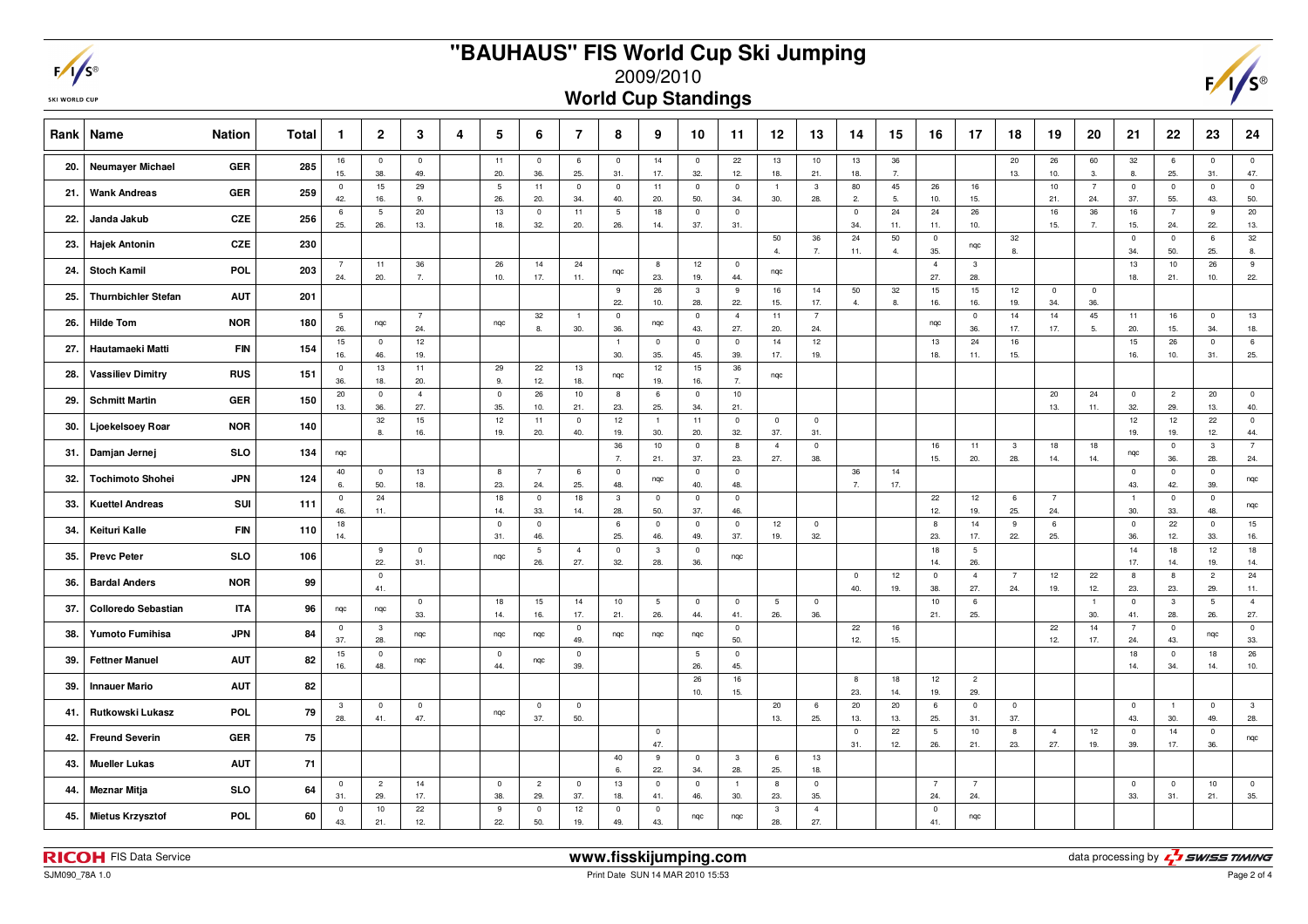| R)<br>ς<br>⊏ |
|--------------|
|--------------|

SKI WORLD CUP

### **"BAUHAUS" FIS World Cup Ski Jumping**



2009/2010**World Cup Standings**

| Rank | Name<br><b>Nation</b>                         | <b>Total</b> | $\mathbf{1}$          | $\overline{2}$                 | 3                      | 4 | 5                     | 6                     | $\overline{7}$                 | 8                     | 9                     | 10                    | 11                     | 12                             | 13                     | 14                    | 15                     | 16                    | 17                             | 18                    | 19                    | 20                             | 21                             | 22                     | 23                    | 24                     |
|------|-----------------------------------------------|--------------|-----------------------|--------------------------------|------------------------|---|-----------------------|-----------------------|--------------------------------|-----------------------|-----------------------|-----------------------|------------------------|--------------------------------|------------------------|-----------------------|------------------------|-----------------------|--------------------------------|-----------------------|-----------------------|--------------------------------|--------------------------------|------------------------|-----------------------|------------------------|
| 45.  | <b>ITA</b><br>Morassi Andrea                  | 60           | nqc                   | $\overline{0}$<br>35.          | 6<br>25.               |   | $\mathbf{3}$<br>28.   | $\overline{0}$<br>39. | nqc                            | $\overline{0}$<br>38. | $\overline{0}$<br>36. | nqc                   | $\overline{0}$<br>47.  | 9<br>22.                       | 18<br>14.              |                       |                        | $\overline{0}$<br>34. | nqc                            |                       |                       | 13<br>18.                      | $\overline{0}$<br>40.          | 11<br>20.              | $\mathsf 0$<br>38.    | nqc                    |
| 47.  | <b>Descombes Sevoie Vincent</b><br><b>FRA</b> | 59           | $\overline{0}$<br>45. | nqc                            | 8<br>23.               |   | nqc                   | $\mathbf{0}$<br>43.   | $\overline{0}$<br>48.          | nqc                   |                       | nqc                   | nqc                    | nqc                            |                        |                       |                        | nqc                   | $\mathbf 0$<br>40.             | $\overline{c}$<br>29. |                       | 8<br>23.                       | 6<br>25.                       | 20<br>13.              | 15<br>16.             | nqc                    |
| 48.  | <b>CZE</b><br><b>Hlava Lukas</b>              | 56           | ngc                   | $\overline{7}$<br>24.          | $\mathbf{3}$<br>28.    |   | $\overline{0}$<br>33. | $\mathbf{1}$<br>30.   |                                | 16<br>15.             | $\overline{4}$<br>27. | $\mathbf 0$<br>31.    | $\overline{2}$<br>29.  | $\overline{0}$<br>31.          | $\overline{0}$<br>33.  | 15<br>16.             | 8<br>23.               | $\mathsf 0$<br>31.    | $\mathbf 0$<br>34.             |                       |                       |                                |                                |                        | $\mathbf 0$<br>37.    | $\mathbf 0$<br>32.     |
| 49.  | <b>AUT</b><br><b>Hayboeck Michael</b>         | 54           |                       |                                |                        |   |                       |                       |                                |                       |                       | 14<br>17.             | $\mathbf 0$<br>38.     |                                |                        |                       |                        |                       |                                |                       |                       | 40<br>6.                       |                                |                        |                       |                        |
| 49.  | Happonen Janne<br><b>FIN</b>                  | 54           | 10<br>21.             | $\mathbf 0$<br>44.             | $5\phantom{.0}$<br>26. |   | $\overline{0}$<br>35. |                       | nqc                            | nqc                   |                       |                       |                        | $\overline{0}$<br>33.          | $5\phantom{.0}$<br>26. |                       |                        | $\circ$<br>33.        | $\overline{0}$<br>34.          |                       |                       |                                | 29<br>9.                       | $5\phantom{.0}$<br>26. | $\circ$<br>42.        | $\mathbf 0$<br>37.     |
| 49.  | <b>JPN</b><br>Takeuchi Taku                   | 54           | $\overline{4}$<br>27. | nqc                            | $\overline{0}$<br>39.  |   | $\overline{0}$<br>49. | $\overline{0}$<br>35. | $\overline{4}$<br>27.          | $\mathbf 0$<br>34.    | $\overline{0}$<br>42. | $\overline{4}$<br>27. | nqc                    |                                |                        | 16<br>15.             | 26<br>10.              |                       |                                |                       |                       |                                | $\overline{0}$<br>49.          | $\mathbf 0$<br>39.     | $\mathsf 0$<br>47.    | $\overline{0}$<br>48.  |
| 52.  | <b>CZE</b><br><b>Sedlak Borek</b>             | 51           |                       |                                |                        |   |                       |                       |                                |                       |                       |                       |                        | $\overline{2}$<br>29.          | 15<br>16.              |                       |                        | nqc                   | $\overline{\mathbf{0}}$<br>31. | 18<br>14.             | 13<br>18.             | $\overline{\mathbf{3}}$<br>28. |                                |                        |                       |                        |
| 53.  | <b>CZE</b><br>Matura Jan                      | 45           |                       |                                |                        |   | $\overline{4}$<br>27. | $\mathbf 0$<br>31.    | $\overline{\mathbf{0}}$<br>32. | 11<br>20.             | $\mathbf 0$<br>39.    |                       |                        | nqc                            |                        |                       |                        |                       |                                | $\overline{4}$<br>27. | 15<br>16.             | 9<br>22.                       | $\overline{2}$<br>29.          | $\overline{0}$<br>40.  |                       | $\mathbf 0$<br>38.     |
| 54.  | <b>GER</b><br><b>Spaeth Georg</b>             | 42           | ngc                   | nqc                            | ngc                    |   | $\overline{0}$<br>40. | nqc                   | nqc                            |                       |                       |                       |                        |                                |                        | 26<br>10.             | 15<br>16.              | $\mathbf 0$<br>39.    | $\overline{1}$<br>30.          | nqc                   | $\mathbf 0$<br>37.    |                                |                                |                        |                       |                        |
| 55.  | <b>FIN</b><br>Muotka Olli                     | 41           |                       |                                |                        |   |                       |                       |                                |                       |                       |                       |                        |                                |                        | 18<br>14.             | 11<br>20.              |                       |                                |                       | $\overline{5}$<br>26. | $\overline{0}$<br>33.          | $\mathbf{3}$<br>28.            | $\overline{4}$<br>27.  | $\mathsf 0$<br>50.    | $\mathbf 0$<br>39.     |
| 56.  | <b>NOR</b><br><b>Stjernen Andreas</b>         | 36           |                       | 12<br>19.                      |                        |   |                       |                       |                                |                       |                       |                       |                        |                                |                        | 14<br>17.             | 9<br>22.               | $\mathbf 0$<br>45.    | $\overline{\mathbf{0}}$<br>33. |                       |                       |                                |                                |                        |                       | $\overline{1}$<br>30.  |
| 57.  | <b>Karelin Pavel</b><br><b>RUS</b>            | 34           | $\overline{0}$<br>38. | 8<br>23.                       | $\overline{2}$<br>29.  |   | $\overline{0}$<br>41. | $\overline{0}$<br>34. | nqc                            | $\mathbf 0$<br>35.    | nqc                   | 8<br>23.              | 15<br>16.              |                                |                        |                       |                        |                       |                                |                       |                       |                                | $\overline{0}$<br>48.          |                        | $\overline{1}$<br>30. | $\mathbf 0$<br>31.     |
| 58.  | <b>Pikl Primoz</b><br><b>SLO</b>              | 33           | 9<br>22.              | $\overline{\mathbf{0}}$<br>43. | nqc                    |   | $\overline{0}$<br>48. | $\overline{0}$<br>40. | $\overline{0}$<br>41.          |                       |                       |                       |                        |                                |                        | 10<br>21.             | 14<br>17.              |                       |                                | $\mathbf 0$<br>31.    | $\mathbf 0$<br>32.    |                                |                                |                        |                       |                        |
| 59.  | <b>POL</b><br><b>Bachleda Marcin</b>          | 32           | $\circ$<br>33.        | $\overline{4}$<br>27.          | 16<br>15.              |   | $\overline{0}$<br>47. | $\mathbf 0$<br>40.    | $\mathbf 0$<br>43.             |                       |                       |                       |                        | $\overline{\mathbf{0}}$<br>34. | $\overline{1}$<br>30.  | $\overline{4}$<br>27. | $\overline{7}$<br>24.  | $\overline{0}$<br>36. | $\overline{0}$<br>37.          | nqc                   | $\mathbf 0$<br>44.    | nqc                            |                                |                        |                       |                        |
| 60.  | <b>Fannemel Anders</b><br><b>NOR</b>          | 26           |                       | 26<br>10.                      | nqc                    |   |                       |                       |                                |                       |                       |                       |                        |                                |                        |                       |                        |                       |                                |                       |                       |                                |                                |                        |                       |                        |
| 60.  | <b>Kornilov Denis</b><br><b>RUS</b>           | 26           | nqc                   | $\overline{\mathbf{0}}$<br>31. | $\overline{0}$<br>45.  |   | $\overline{0}$<br>34. | nqc                   | $\overline{0}$<br>38.          | $\overline{0}$<br>33. | $\overline{0}$<br>34. | 6<br>25.              | $\mathbf 0$<br>43.     | $\overline{7}$<br>24.          | $\overline{0}$<br>34.  |                       |                        | $\mathbf 0$<br>32.    | $\mathbf 0$<br>38.             | 13<br>18.             |                       |                                | $\overline{\mathbf{0}}$<br>47. | $\mathbf 0$<br>32.     | $\mathbf 0$<br>40.    | $\mathbf 0$<br>45.     |
| 62.  | <b>CZE</b><br><b>Cikl Martin</b>              | 23           | $\mathsf 0$<br>39.    | $\mathbf 0$<br>31.             | $\mathbf 0$<br>44.     |   |                       | 12<br>19.             | $\mathbf 0$<br>31.             | $\overline{4}$<br>27. | $\overline{0}$<br>32. | nqc                   | $7\overline{ }$<br>24. |                                |                        |                       |                        |                       |                                |                       |                       |                                |                                |                        |                       |                        |
| 63.  | <b>CZE</b><br>Koudelka Roman                  | 20           | 8<br>23.              | nqc                            | $\mathsf 0$<br>48.     |   | $\overline{0}$<br>37. |                       | nqc                            |                       |                       | nqc                   | nqc                    |                                |                        | 12<br>19.             | $\pmb{0}$<br>33.       |                       |                                |                       |                       |                                | $\mathbf 0$<br>31.             | $\overline{0}$<br>37.  | $\mathbf 0$<br>45.    |                        |
| 63.  | POL<br><b>Mietus Grzegorz</b>                 | 20           |                       |                                |                        |   |                       |                       |                                |                       |                       |                       |                        |                                |                        |                       |                        | $\overline{0}$<br>48. | $\overline{0}$<br>47.          |                       | 9<br>22.              | 11<br>20.                      |                                |                        |                       |                        |
| 63.  | <b>POL</b><br>Hula Stefan                     | 20           |                       |                                |                        |   | $\overline{0}$<br>39. | $\mathbf 0$<br>37.    | $\overline{4}$<br>27.          | $\mathbf 0$<br>37.    | $\overline{0}$<br>48. | $\mathbf 0$<br>41.    | 6<br>25.               | $\overline{0}$<br>31.          | $\overline{2}$<br>29.  | $\overline{1}$<br>30. | $\pmb{0}$<br>37.       | $\overline{2}$<br>29. | ngc                            |                       |                       |                                | $\overline{0}$<br>45.          | $\mathbf 0$<br>47.     | $\mathbf 0$<br>35.    | $5\phantom{.0}$<br>26. |
| 66.  | <b>JPN</b><br>Sakano Yukio                    | 17           |                       |                                |                        |   |                       |                       |                                |                       |                       |                       |                        |                                |                        | 11<br>20.             | $\,6\,$<br>25.         |                       |                                |                       |                       |                                |                                |                        |                       |                        |
| 67.  | <b>Larinto Ville</b><br><b>FIN</b>            | 16           | nqc                   |                                |                        |   |                       | nqc                   | $\overline{0}$<br>44.          | $\mathbf 0$<br>40.    | $\overline{0}$<br>33. | $\mathbf 0$<br>47.    | nqc                    |                                |                        |                       |                        | nqc                   | $\overline{\mathbf{0}}$<br>50. |                       |                       | 16<br>15.                      |                                |                        |                       |                        |
| 68.  | <b>UKR</b><br><b>Shumbarets Vitaliy</b>       | 13           | $\mathbf 0$<br>48.    |                                |                        |   | $\overline{0}$<br>41. | $\overline{0}$<br>40. | $\mathbf 0$<br>36.             | $\mathbf 0$<br>45.    | $\mathbf 0$<br>45.    | nqc                   | nqc                    |                                |                        | $\mathbf 0$<br>42.    | 10<br>21.              | $\mathsf 0$<br>47.    | $\overline{0}$<br>48.          |                       | $\mathbf{3}$<br>28.   |                                |                                |                        |                       |                        |
| 69.  | <b>NOR</b><br><b>Sklett Vegard-Haukoe</b>     | 11           | nqc                   | nqc                            | $\mathsf 0$<br>40.     |   | $\overline{0}$<br>43. | $\mathbf 0$<br>44.    | nqc                            |                       |                       |                       |                        |                                |                        | $\mathbf{0}$<br>44.   | $\mathbf 0$<br>41.     |                       |                                | 11<br>20.             | $\mathbf 0$<br>42.    | $\mathbf 0$<br>39.             |                                |                        | nqc                   | nqc                    |
| 69.  | Kokkonen Akseli<br><b>NOR</b>                 | 11           |                       | $6\phantom{a}$<br>25.          |                        |   |                       |                       |                                |                       |                       |                       |                        |                                |                        | $\mathbf{0}$<br>50.   | $5\phantom{.0}$<br>26. |                       |                                |                       |                       |                                |                                |                        |                       | nqc                    |
| 71.  | <b>SLO</b><br><b>Tepes Jurij</b>              | 10           |                       |                                |                        |   |                       |                       |                                |                       |                       |                       |                        |                                |                        | $\mathbf 0$<br>47.    | $\overline{0}$<br>40.  |                       |                                | 10<br>21.             | $\pmb{0}$<br>33.      | $\overline{0}$<br>37.          |                                |                        |                       |                        |

**RICOH** FIS Data Service **www.fisskijumping.com**